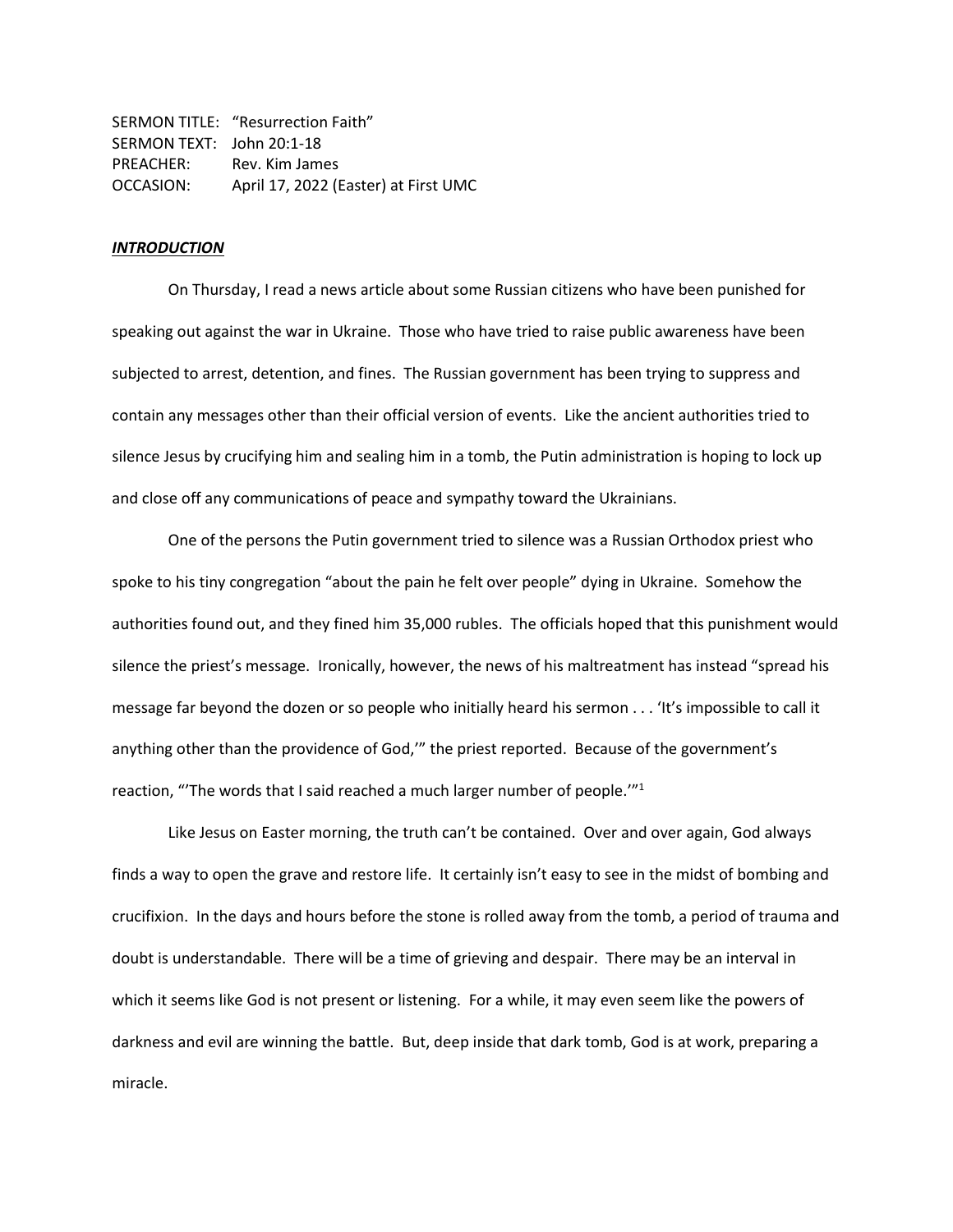On this Easter morning, I invite you to look with me at the story in John 20. Like Jesus' first followers, let's see how we today can find assurance and strength in this resurrection faith.

## *1—CRISIS OF FAITH*

Resurrection faith often begins with a crisis of faith. The Gospel of John tells us that, early on Easter morning, Mary Magdalene went to Jesus' tomb. Once there, Mary discovered that the large stone had been rolled away and that Jesus' body was gone. Obviously this would be a terrible compounding of the agony and distress Mary already felt. First her teacher Jesus had been arrested and whipped. Then he was mocked and crucified like a criminal. And now his body had disappeared. Mary Magdalene felt intense grief and distressing hopelessness. All seemed lost.

Most people can relate, at some level, to what Mary was feeling. We, too, have experienced crises in our lives. The death of a spouse or a child often leaves a horrible pain which causes us to question: Why? What? How? Sometimes the crisis is job related. Our position is eliminated, our business goes bankrupt, or our boss expects us to do something unethical. Over these past two years of COVID, many found their jobs too difficult or unsafe. Sometimes the crisis is in our family. Our spouse cheats on us, our teenager starts using drugs, our parent needs more care, or our brother-in-law is an alcoholic. Sometimes the crisis comes from our own health problems. An accident steals our independence, chronic pain interferes with our plans, addiction drains us of resources to pursue a normal life, or dementia and other processes of aging limit what we can do.

When crisis comes, do we pull a blanket over our heads and hide? Do we become angry and bitter? Do we find someone to blame? John tells us that Mary did try that approach: "*They* have taken the Lord out of the tomb," she said, "and we don't know where *they* have laid him." The better response to crisis is what Mary also did. She ran to tell others. She hurried to share her pain with Simon Peter and the other disciple. While this act drew Simon Peter and the other disciple into the crisis too,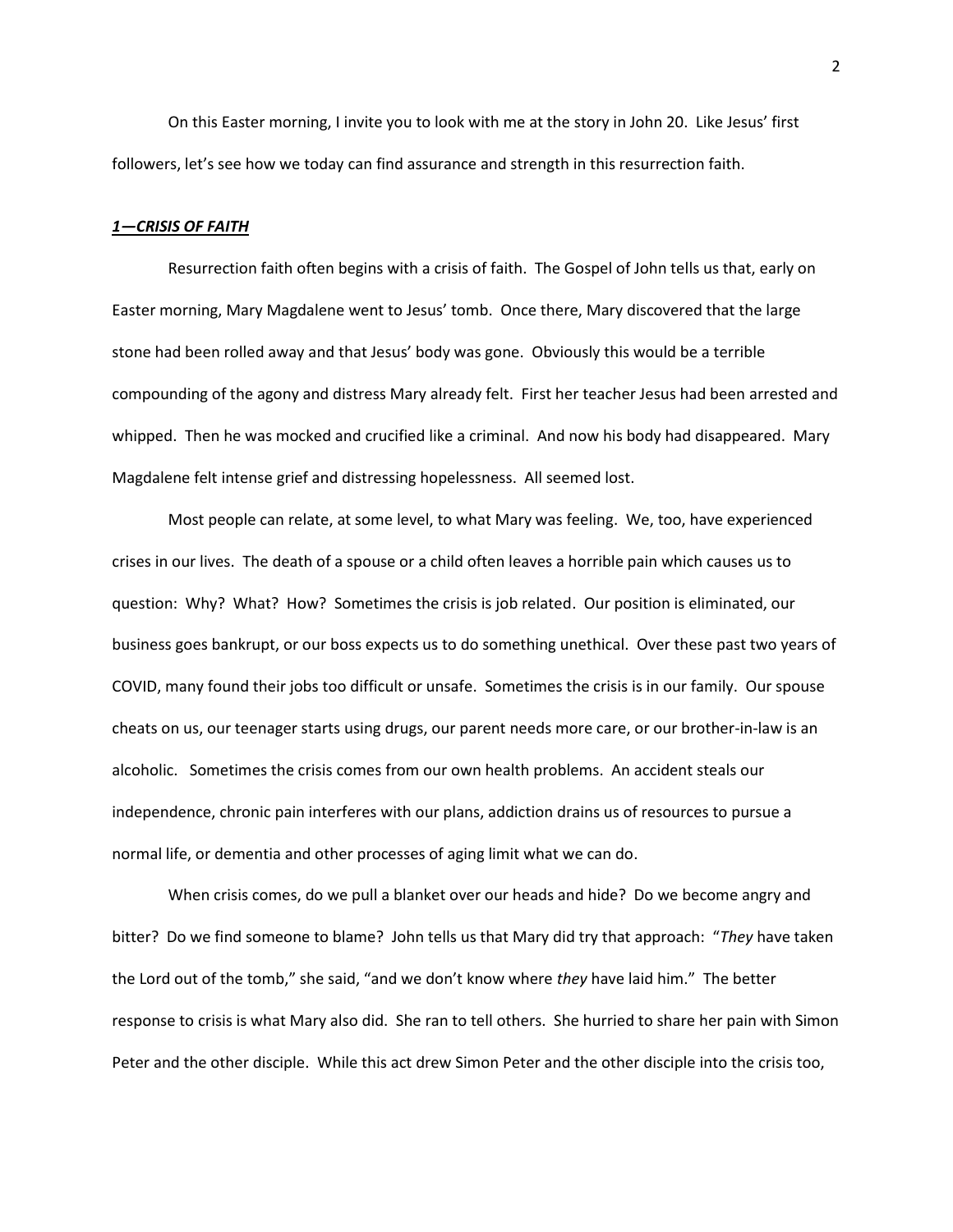the three of them could better bear the burden of loss together. Together they could do a reality check and work through the confusion. Together they could ponder their next steps.

In the United Methodist News this week, I read a report about how United Methodists in Poland, Romania, Bulgaria, Czechia, Slovakia, and Hungary have been helping Ukrainian refugees with food, shelter, education, transportation, and hygiene. We can be very proud of those front line volunteers, but we can also be proud that we are supporting them through the collection of \$1740 that our congregation just sent to the United Methodist Committee on Relief. Resurrection faith draws us together. As we carry one another's burdens and lift each other in prayer, a glimmer of hope begins to emerge, even from the crisis of faith.

#### *2—STIRRINGS OF FAITH*

While resurrection faith may begin with a crisis of faith, the second step is often the stirrings of faith. After hearing Mary's report, Simon Peter and the other disciple ran to the tomb to see if it were truly empty. They could see the linen wrappings lying there where Jesus had just been. Mary's fear that Jesus' body had been taken away *seemed* to be correct. But the Gospel of John gives us a mixed message here. Verse eight says that the other disciple went in the tomb, saw, and believed. Believed what? That the tomb was empty? That someone had taken Jesus' body? Or that Jesus had been raised from the dead? Surely the disciple had not yet come to that belief—since verse nine says the disciples didn't yet understand that Jesus must rise from the dead.

We really can't be sure what the disciple believed. All we know is that when he saw the empty tomb, some kind of faith began stirring within him. His curiosity and interest were piqued. A seed of faith was planted. Simon Peter and the other disciple left the tomb before they had resolved their doubts, but the stirrings of faith would lead them to greater understanding.

Resurrection faith, or any Christian faith for that matter, is a process of growing and developing. No one understands it all at first. Even those who have been attending worship and Sunday school since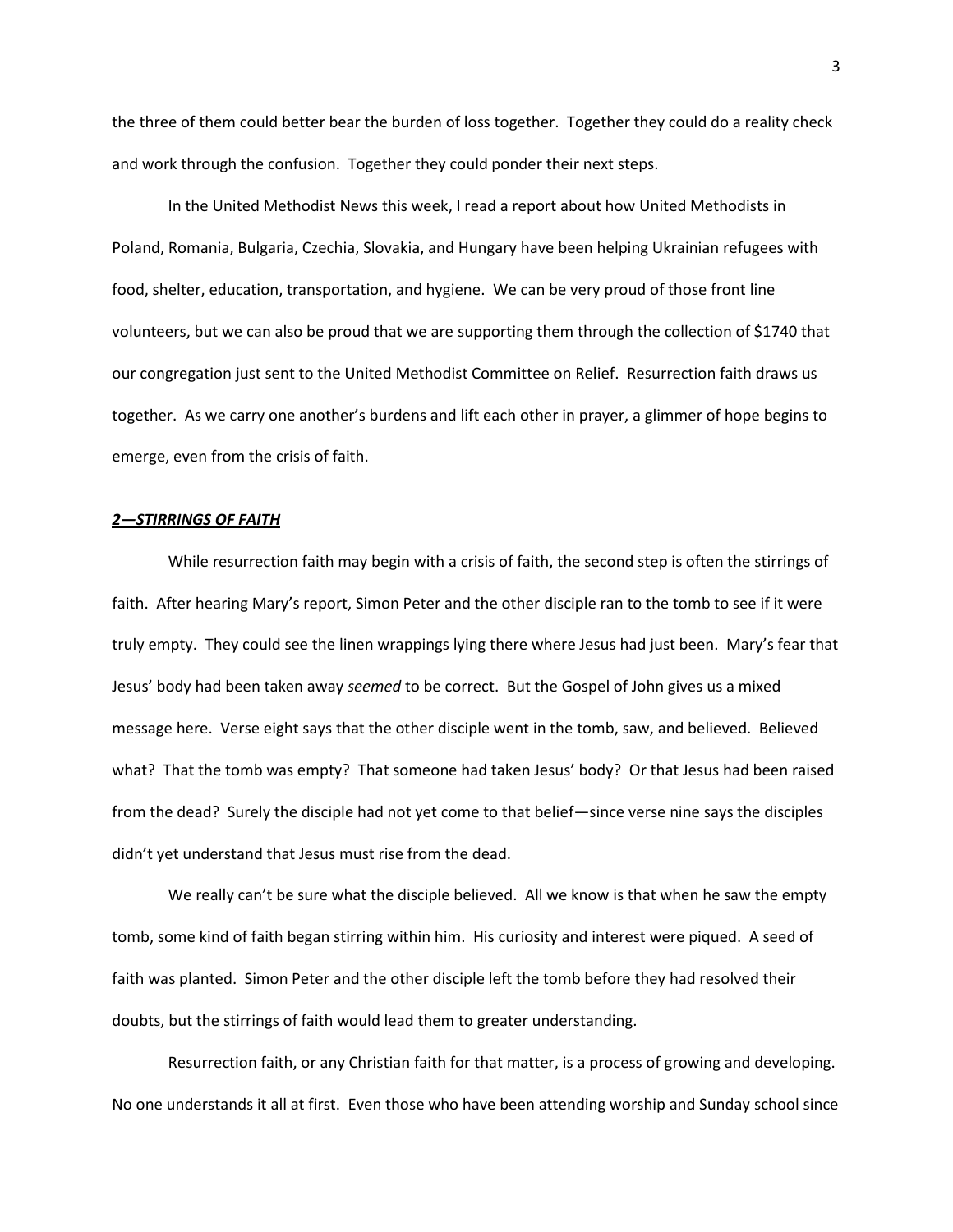they were babies don't know everything yet about God's mysterious and miraculous ways. One of the wonders and beauties of resurrection faith is that there is always room for doubt, questions, and curiosity, because there is always more for us to learn.

A couple weeks ago, there was a science story in the news that caught my attention. Physicists who study subatomic particles were talking about an experiment that indicated that a type of boson particle was more massive than they expected. Since we're talking about subatomic particles—which are smaller than molecules, atoms, electrons, protons, and neutrons—the weight increase was really, really tiny. But, since subatomic particles make up everything, if that increased measurement would hold up in repeated experiments, then this would be a very big deal. Scientists would have to change their "standard model" of how they understand and explain the cosmos and everything in it.

This story caught my attention because I can remember when news of the boson particle came out in 2012, and it was hailed as "the God particle" because it was so helpful in explaining everything that exists. If this boson weight gain turns out to be correct, however, then God will have some new explaining to do. But, in a way, that's to be expected. As one particle physicist has said, "Quantum mechanics is really beautiful and weird. Anyone who has not been deeply troubled by quantum mechanics has not understood it."<sup>2</sup> In other words, there's still a lot to learn about God particles and everything else in God's weirdly miraculous creation, and that's why resurrection faith includes lots of doubts and questions that arise in our not-yet-certain stirrings of faith.

## *3—RESURRECTION FAITH IS PERSONAL*

Fortunately, the Easter story didn't stop when Peter and the other disciple left the tomb. It didn't even stop when Mary thought she saw the gardener. Mary had experienced the crisis of faith and the stirrings of faith. But now she needed to move on to the deeper level of resurrection faith, and that became possible for her when Jesus called Mary by name. She had persisted long enough, and searched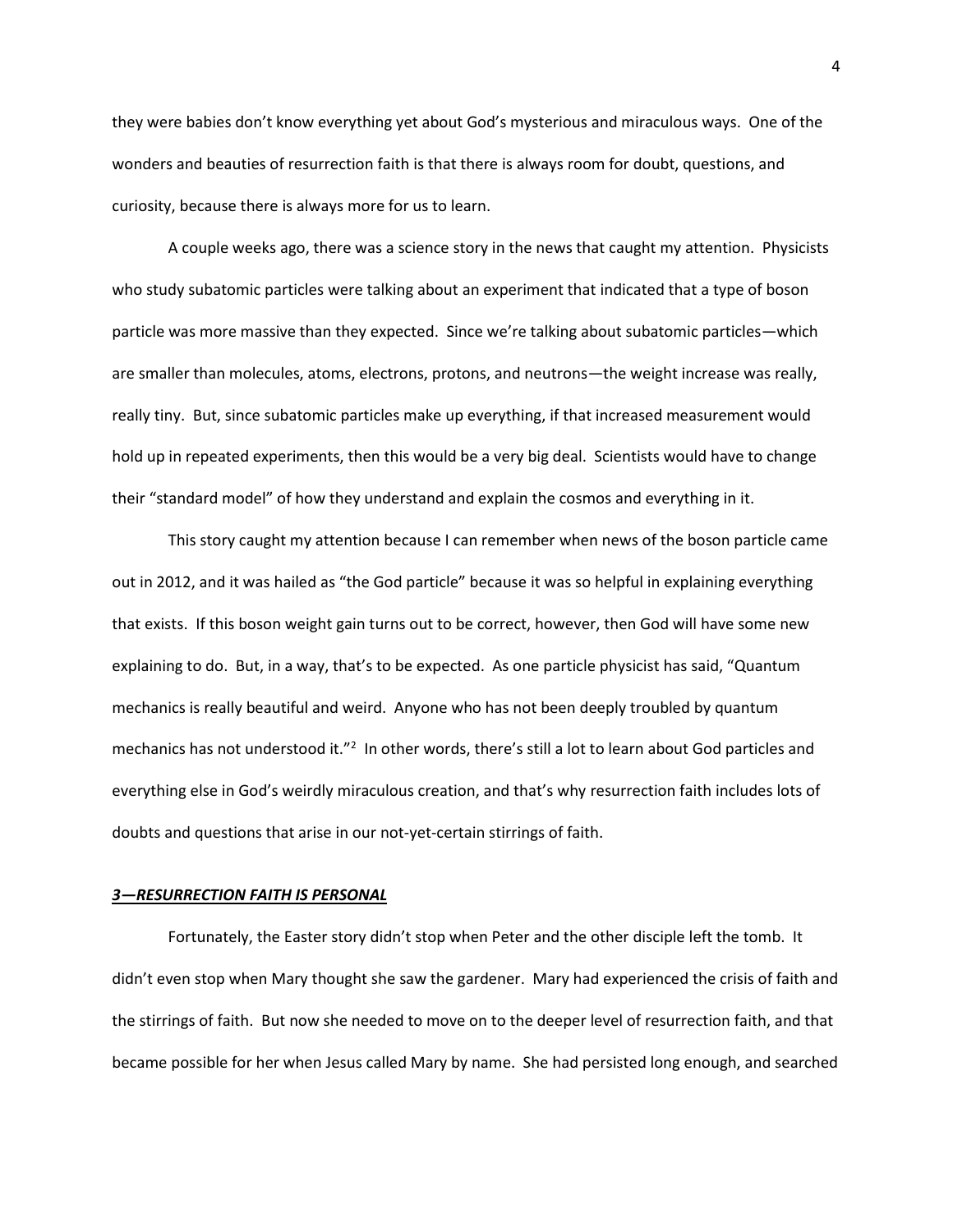for Jesus diligently enough, that Mary finally heard Jesus speaking to her. When Jesus spoke to Mary in a personal way, she recognized his voice and was sure that he was her rabbi and Lord.

The essence of resurrection faith is when belief comes not only to the eyes, ears, and brain, but also to the heart. There's an Irish proverb which says, "Seeing is believing—but feeling is God's own truth."<sup>3</sup> What convinced Mary wasn't some kind of scientific or tangible fact. It was Mary's heart-felt personal relationship with the risen Christ that enabled her to come to resurrection faith.

Bible scholars agree that the earliest biblical accounts of Jesus' resurrection were those of the Apostle Paul, as found in his First Letter to the Corinthians. It's noteworthy, though, that Paul never mentions an empty tomb. To him, that fact is unnecessary, and—as one theologian says—"It hardly matters how the body of Jesus came to be missing . . . In the last analysis, what convinced the people that [Jesus] had risen from the dead was not the absence of his corpse but his living presence."<sup>4</sup>

The most convincing proof of Jesus' resurrection is his personal presence with us every day. Carl Jung, a famous psychoanalyst, was once interviewed by the British Broadcasting Company. Jung was asked whether or not he believed in God. Jung's immediate response was, "I don't need to believe." Then Jung went on to explain, "I could not say I believe, [because] I know! I have had the experience of being gripped by something that is stronger than myself, something people call God."<sup>5</sup> For those of us who are Christians, that experience of God comes to us in and through the very personal heart-felt presence of our resurrected Lord Jesus.

## *CONCLUSION*

The refrain of one of my favorite Easter hymns goes like this

He lives, he lives, Christ Jesus lives today! He walks with me and talks with me along life's narrow way. He lives, he lives, salvation to impart! you ask me how I know he lives? He lives within my heart.<sup>6</sup>